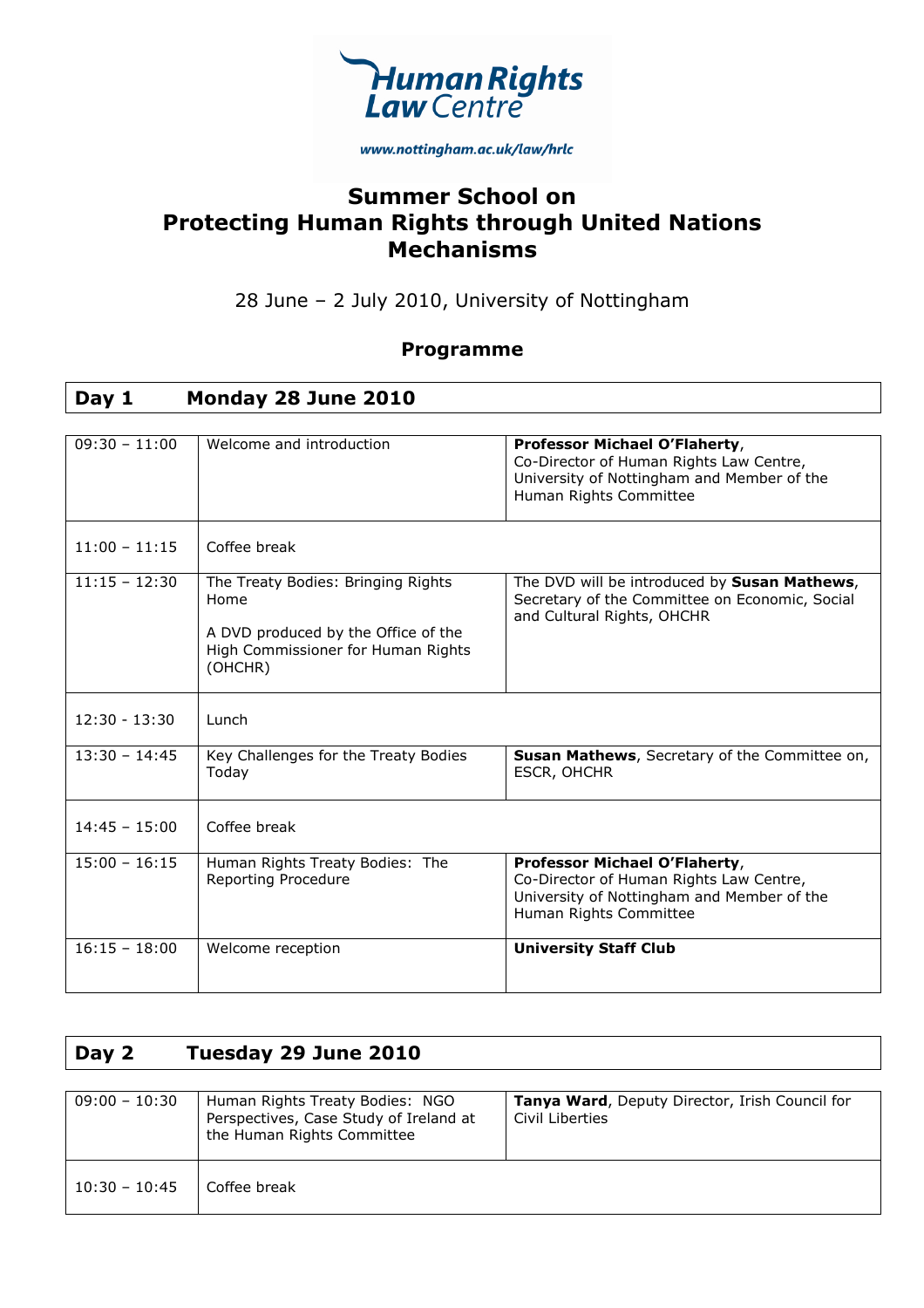| $10:45 - 13:00$ | Human Rights Treaty Bodies: The<br>Individual Communications Procedure                  | Marie-Eve Friedrich, Associate Human Rights<br>Officer, Petitions Team, OHCHR                                                                    |
|-----------------|-----------------------------------------------------------------------------------------|--------------------------------------------------------------------------------------------------------------------------------------------------|
| $13:00 - 14:00$ | Lunch                                                                                   |                                                                                                                                                  |
| $14:00 - 15:30$ | Human Rights Treaty Bodies: NGO<br>Perspectives, Case Study of Amnesty<br>International | <b>Mervat Rishmawi</b> , Former Legal Adviser for<br>Amnesty International                                                                       |
| $15:30 - 15:45$ | Coffee break                                                                            |                                                                                                                                                  |
| $15:45 - 17:00$ | Human Rights in the Field: Human<br><b>Rights Field Operations</b>                      | Professor Michael O'Flaherty,<br>Co-Director of Human Rights Law Centre,<br>University of Nottingham and Member of the<br>Human Rights Committee |

# **Day 3 Wednesday 30 June 2010**

| $9:30 - 11:00$  | Human Rights in the Field: The<br>Professional Identity of the Human<br>Rights Field Officer | Professor Michael O'Flaherty,<br>Co-Director of Human Rights Law Centre,<br>University of Nottingham and Member of the<br>Human Rights Committee |
|-----------------|----------------------------------------------------------------------------------------------|--------------------------------------------------------------------------------------------------------------------------------------------------|
| $11:00 - 11:15$ | Coffee break                                                                                 |                                                                                                                                                  |
| $11:15 - 12:30$ | Human Rights in the Field: Human<br>Rights and Peacekeeping                                  | <b>Bela Kapur, Conflict Adviser with the UK's</b><br>Stabilisation Unit; formerly with UN DPKO and<br><b>OHCHR</b>                               |
| $12:30 - 13:30$ | Lunch                                                                                        |                                                                                                                                                  |
| $13:30 - 15:15$ | Ethics for Human Rights Work                                                                 | Professor George Ulrich, Rector, Riga Graduate<br>School of Law                                                                                  |
| $15:15 - 15:30$ | Coffee break                                                                                 |                                                                                                                                                  |
| $15:30 - 16:30$ | Case Study: Human Rights Field Work<br>in Afghanistan                                        | <b>Daria Davitti, former Human Rights Officer with</b><br>the UN Assistance Mission in Afghanistan (UNAMA)                                       |

## **Day 4 Thursday 1 July 2010**

| $09:30 - 11:00$ | The UN Human Rights Council                                     | <b>Dr Bertrand Ramcharan, former UN Acting High</b><br>Commissioner for Human Rights        |
|-----------------|-----------------------------------------------------------------|---------------------------------------------------------------------------------------------|
| $11:00 - 11:15$ | Coffee break                                                    |                                                                                             |
| $11:15 - 12:00$ | Special Procedures of the Human Rights<br>Council               | <b>Dr Bertrand Ramcharan, former UN Acting High</b><br>Commissioner for Human Rights        |
| $12:00 - 12:30$ | The UN Human Rights Council:<br>Universal Periodic Review (UPR) | <b>Rachel Brett</b> , Human Rights and Refugees<br>Representative, Quaker UN Office, Geneva |
| $12:30 - 14:00$ | Lunch                                                           |                                                                                             |